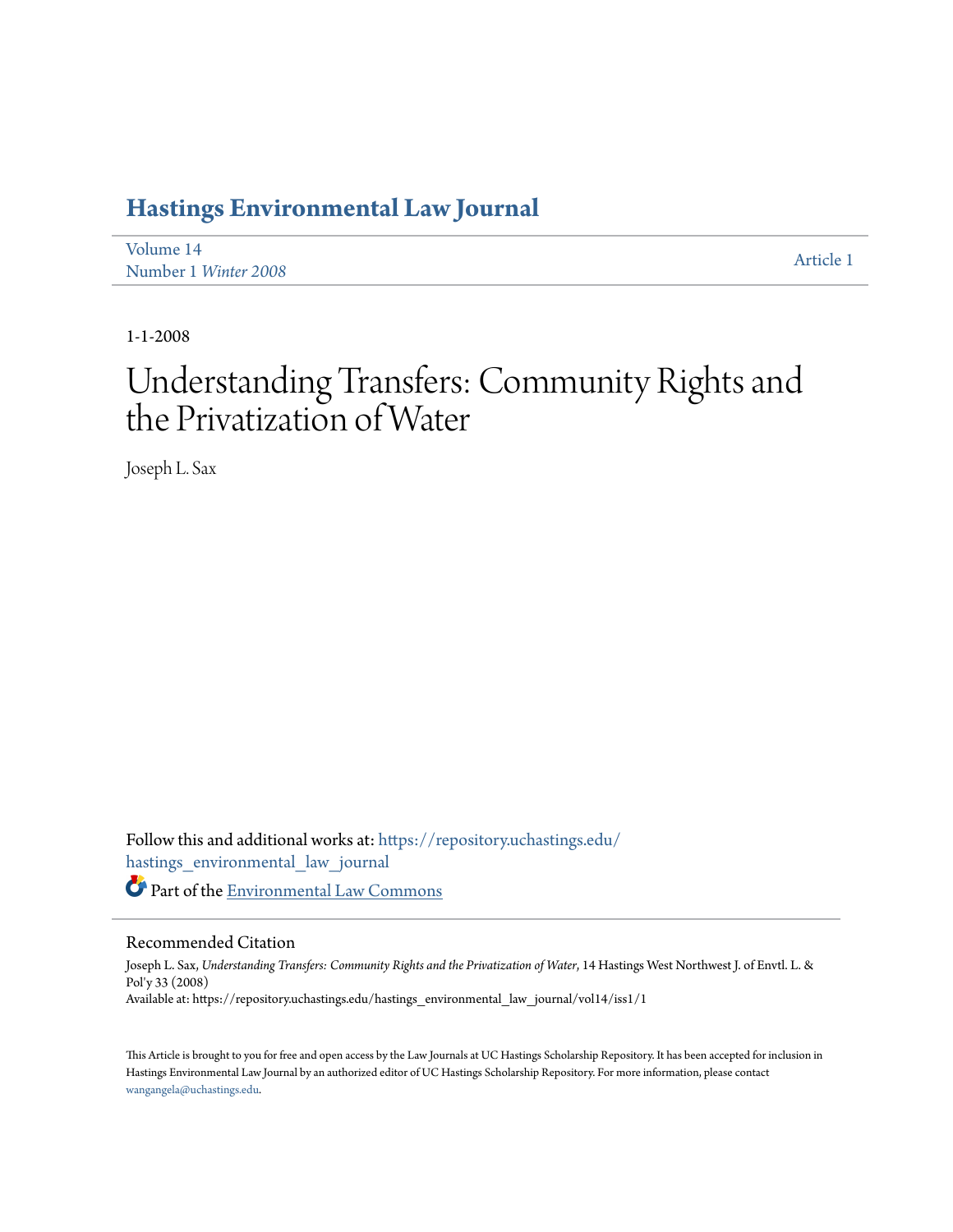# **Understanding Transfers: Community Rights and the Privatization of Water**

*Joseph L. Sax\**

In a recent report, the National Research Council observed that water markets cannot be expected to resemble more conventional markets for a variety of reasons, including the long-held tradition that water resources support a wide variety of public uses.<sup>1</sup> Transfers can impose significant thirdparty effects, which must be accounted for in any reallocation. If transfers are to achieve their potential, the report said, the decision-making process should bring all relevant third parties into the deliberations. This broad participation is necessary because water is a unique resource, different from other commodities. Markets alone cannot accurately reflect all the relevant values of water. I share these conclusions.

In testifying before the study commission that wrote the report, I noted the common inclination to think of transfers as a contract, with two parties only—a buyer and a seller. I believe that a more appropriate model would be a diplomatic negotiation with a number of parties, each with important and legitimate interests that need to be accommodated, but without clearly defined rights. The future of water transfers will be jeopardized unless something like that broader and more inclusive model is embraced.

The question of who has, and who ought to have, what rights in water raises an issue that has received very little recognition in our legal system: the rights of communities. A companion issue is the limit on privatization of water as a commodity. Unlike almost every other form of property, which we allow to be entirely privatized, water has always been viewed as something in which the community has a stake and which no one can fully own. The complexity of this point is usually embraced in the phrase, "third-party effects" when talking about water transfers.

Although third-party effects exist wherever significant resources are allocated or reallocated, they are usually ignored. Years ago, when O'Hare

<sup>\*</sup> James. H. House and Hiram H. Hurd Professor, Boalt Hall School of Law, University of California, Berkeley; A.B., 1957, Harvard College; J.D., 1959, University of Chicago.

*<sup>1.</sup> COMMITTEE ON WESTERN MANAGEMENT, NATIONAL RESEARCH COUNCIL, WATER TRANSFERS* IN THE *WEST; EFFICIENCY, EQUITY* AND THE *ENVIRONMENT (1992).*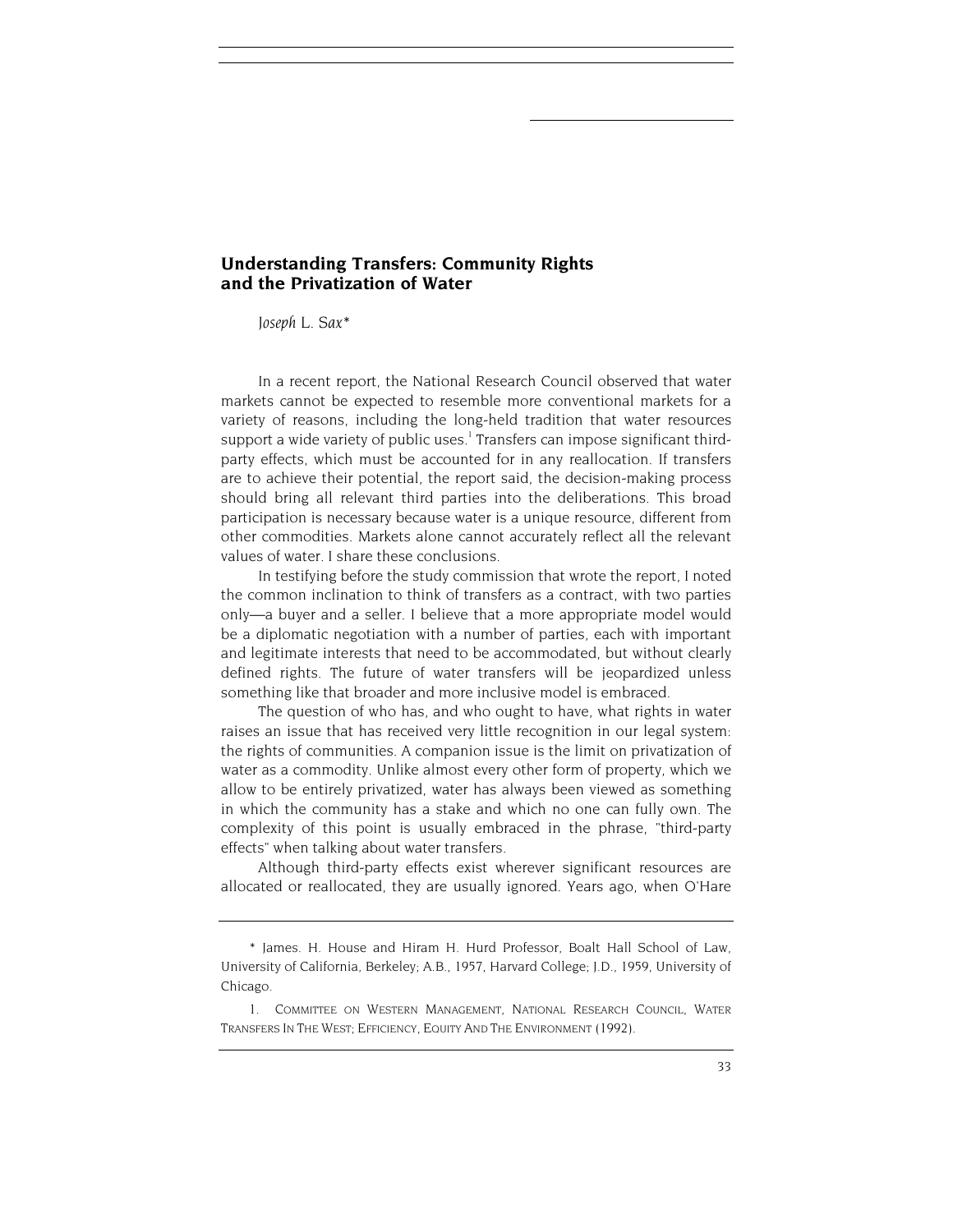#### West 6 Northwest, Vol. 14, No. 1, Winter 2008

Airport in Chicago was opened, Midway Airport—at the time the busiest airport in the world—was entirely closed down. Many of the businesses located around the airport, and dependent on it, went broke. When a theater next to a restaurant is sold and turned into a warehouse, the restaurant may go out of business. When General Motors closes a factory in Michigan and opens one in another state of another country, workers may be left in a lurch. These are all third-party effect problems. With rare exceptions, they have no standing in our legal system. But water is and always has been different—certainly in theory, and to some extent in practice.

Reallocations of resources, such as a factory relocation, usually generate a variety of costs to the export community, such as increased welfare payments, more unemployment compensation and fewer public services as tax revenues decline. At worst, reallocations result in the creation of a permanently depressed Appalachian-type community. However, positive effects also occur. A new community may prosper, products may be produced more efficiently, and obsolete industries phased out.

## **Legal History of the Issue**

Concerns about the de-watering of the Owens Valley by Los Angeles gave rise to the area of origin law in California legislation stating that people in the area where water arises have first claim to it.<sup>2</sup> This is not solely a California phenomenon; the same issue has arisen elsewhere in the West. It has been played out between the western slope of the Rockies in Colorado and the more populous and urbanized eastern slope; the western slope people have had their rights recognized as water was removed from the area of origin.<sup>3</sup> The same is true in the Great Lakes area, where states and Canadian provinces bordering the lakes have fought and won, through Federal law, the right to keep other states from drawing on the water there.<sup>4</sup> The intense sense of loss was not diminished by the fact that in the Great Lakes region, water is measured not in acre-feet but in cubic miles.

Sometimes, the state itself asserts a right in water. Many years ago, a New Jersey company diverted water from the Passaic River in order to transport it to New York and sell it there. The State of New Jersey prohibited the exports, and the U.S. Supreme Court sustained the state by rejecting the property claims of the putative exporter.<sup>5</sup> The Supreme Court described water as something that could not be fully privatized, something in which there was a residual and inalienable interest in the community of origin. In effect, the Court stated that water was a heritage resource, which the

- 3*. E.g.* COLO. REV. STAT. Sec. 3745-118(b)(IV) (West 1990).
- 4. 42 U.S.C. Sec. 1962d-20 (1988).
- 5. Hudson County Water Co. v. McCartier, 209 U.S. 349 (1908).

<sup>2</sup>*. E.g.* CAL. WATER CODE Sec. 11460 (West 1992).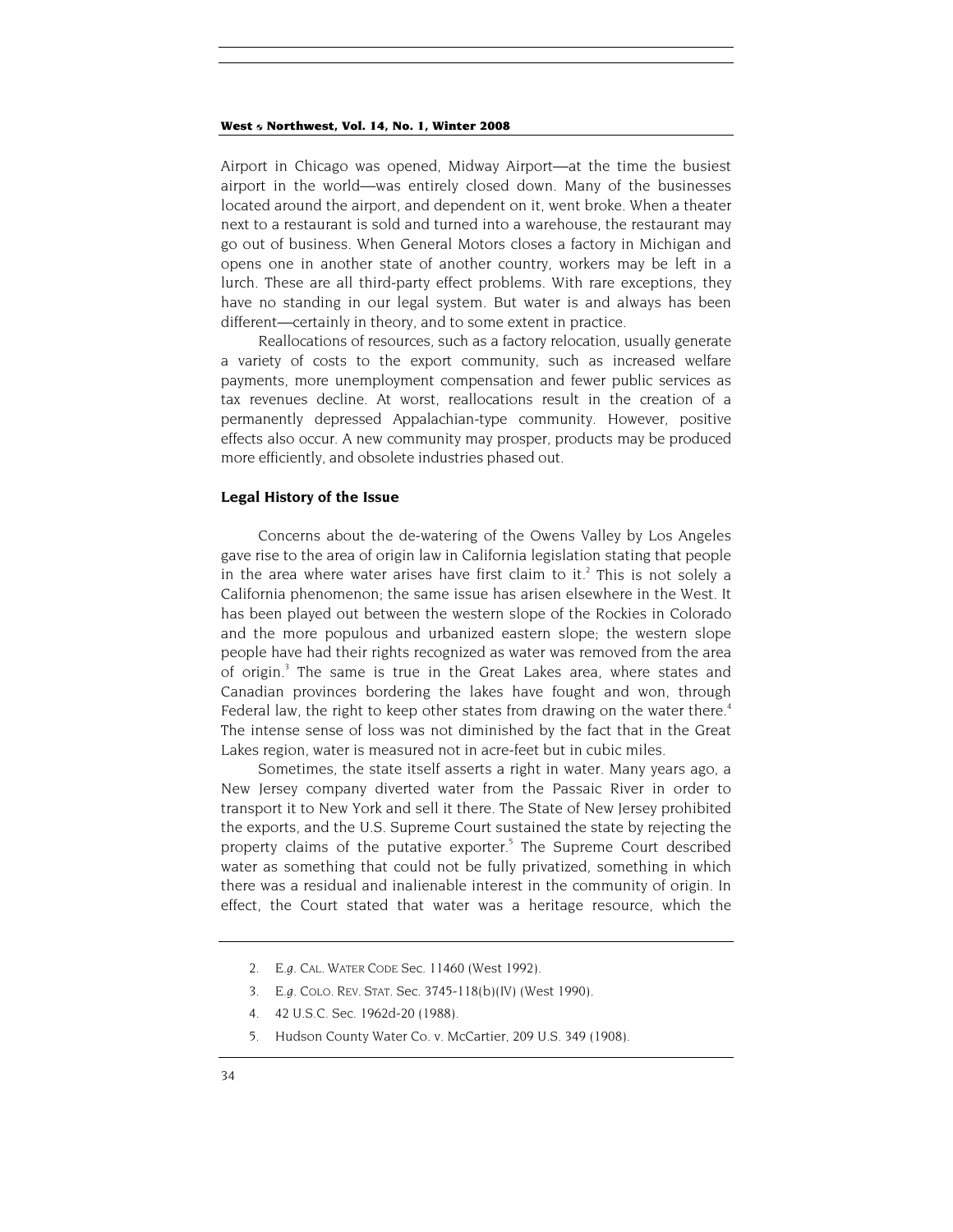community could control and keep for itself. This may be the earliest example of court action holding that ordinary contract principles were not sufficient to govern water marketing. The Supreme Court more recently recognized a similar public right in groundwater. In that case, the State of Nebraska wanted to prevent water from being pumped there and exported to Colorado. The court recognized that—at least where there was a demonstrable need for the water in the area of origin—the state could override property claims, or claims that water was simply a commodity.<sup>6</sup>

The situation involving water is very unusual, and it applies to virtually nothing else. For purposes of interstate commerce, for example, all other state resources may be privatized fully, and freely shipped away from the area of origin as ordinary commodities—even though states have often tried to keep such resources within their own boundaries to benefit their own residents. Such efforts have routinely and repeatedly been held unconstitutional by the courts.<sup>7</sup> The only other common example where things are treated like water—that is, as community resources and not as ordinary salable commodities—arises with cultural properties, antiquities for example, where the nation of origin often asserts a national claim on the property in order to prevent exports.<sup>8</sup>

Community claims on water do not arise solely in the context of interstate commerce. They are also found in state law. The area of origin protection that California and other states employ in a variety of forms already has been mentioned. California has a law that limits rights to transfer if there are unreasonable impacts on the local economy or on natural resources.<sup>9</sup> Some states have an even broader test of compatibility, with the public welfare as a condition of transfer, or requiring consideration of economic loss to the community, although the content of these so-called "public interest statutes" has been given very little interpretation.

As is well known, California has applied the public trust doctrine in the Mono Lake case to limit the removal of water from its natural setting.<sup>10</sup> Of course, the traditional theory of riparian law was that water must be kept for use on land riparian to its native stream and within its watershed. At least in theory, this is still the law in California.

In addition, there is a tradition, both in some Western states and also under the original federal reclamation program, to keep water appurtenant to the land on which it was first used—that is, to keep it within the community as a community resource.<sup>11</sup> Appurtenance is a very strong

- 6. Sporhase v. Nebraska *ex. re.* Douglas, 458 U.S. 941 (1982).
- 7. LAURENCE H. TRIBE, AMERICAN CONSTITUTIONAL LAW 409-10 (2d ed., 1988).
- 8*. See, e.g.,* JEANETTE GREENFIELD, THE RETURN OF CULTURAL TREASURES (1989).
- 9*. e.g.,* N.M. STAT. ANN. Sec. 72-5-23 (1990); WYO. STAT. Sec. 41-3-104(A).
- 10. National Audubon Society v. Superior Court, 658 P.2d 709 (1983).
- 11. 43 U.S.C. Sec. 372 (1988).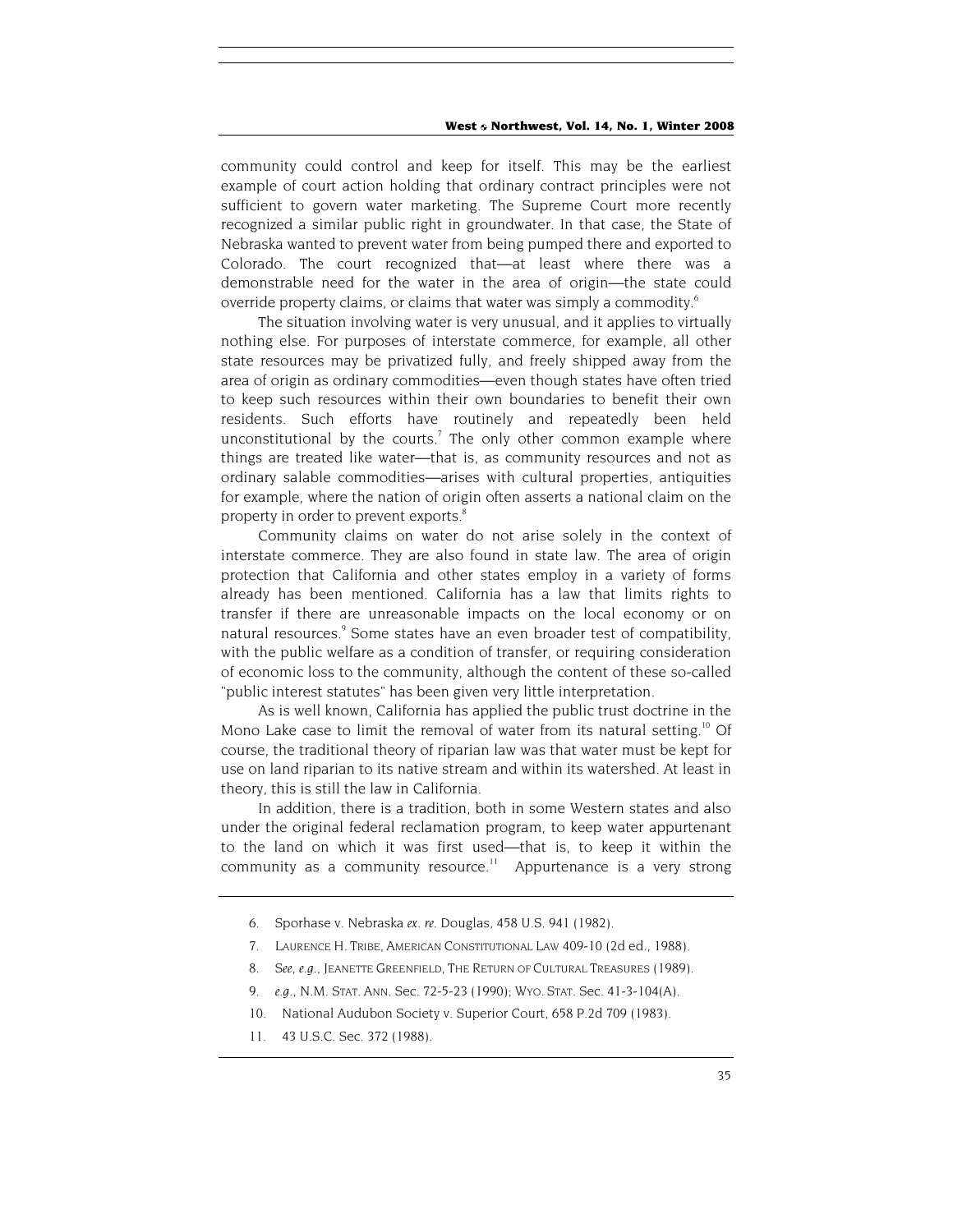#### West 6 Northwest, Vol. 14, No. 1, Winter 2008

tradition in other cultures, such as Hispanic water law, where community is valued far more than efficiency.<sup>12</sup>

## **Lack of Legal Doctrine**

Thus, to treat water purely as a commodity, and transfers as two-party transactions only, is to depart from a very deeply rooted tradition in the water field and from consistent intuitions about water as a community resource. But community right is such an unusual idea in our law that, despite its history and despite its strong intuitive power, we have little experience in giving it content. For example, we may say that in general an owner may not sell more water than his or her consumptive use; but we have no theory about whether even that should be salable. We have virtually no legal doctrine to describe the relation between an owner who wants to sell water and the community from which that water will be exported.

Nor is there any clear concept of a "community" entitled to protection against the effects of export transfers. There are all kinds of different communities whose claims could lead, depending on how the community is described, to very different sorts of limitations on water transfers.

If the state is the relevant community, then a review of transfers by a state agency might be seen as fulfilling the community claim. But if the community is the local economy, then the state may not—and to some extent almost certainly will not—fully reflect that community's interests. Another relevant community may be the water institution, the water district, for example, which certainly has interests of its own. If the district is the relevant community, it may not fully overlap the local economy that may be affected by a sale of water. There also are the so-called "natural communities" or "in-stream value communities."

Because of strong desires to facilitate transfers, efforts have been primarily directed toward empowering individual sellers as against community claims in order to promote transfers. Almost all recent legislation dealing with transfers looks in this direction. This is understandable. If enough interests are involved and each has something like a veto power, transfers will be so weighted down that the whole enterprise is likely to collapse under its own bureaucratic weight and increased transactional costs.

#### **Redistribution of Wealth**

My observations are based on two premises; (1) that the claim for a community state in water is legitimate and is reflected in a wide range of responses to water problems over a very long time; and (2) that

<sup>12.</sup> ARTHUR MAAS & RAYMOND L. ANDERSON, AND THE DESERT SHALL REJOICE: CONFLICT, GROWTH AND JUSTICE IN ARID ENVIRONMENTS, 41 (1978).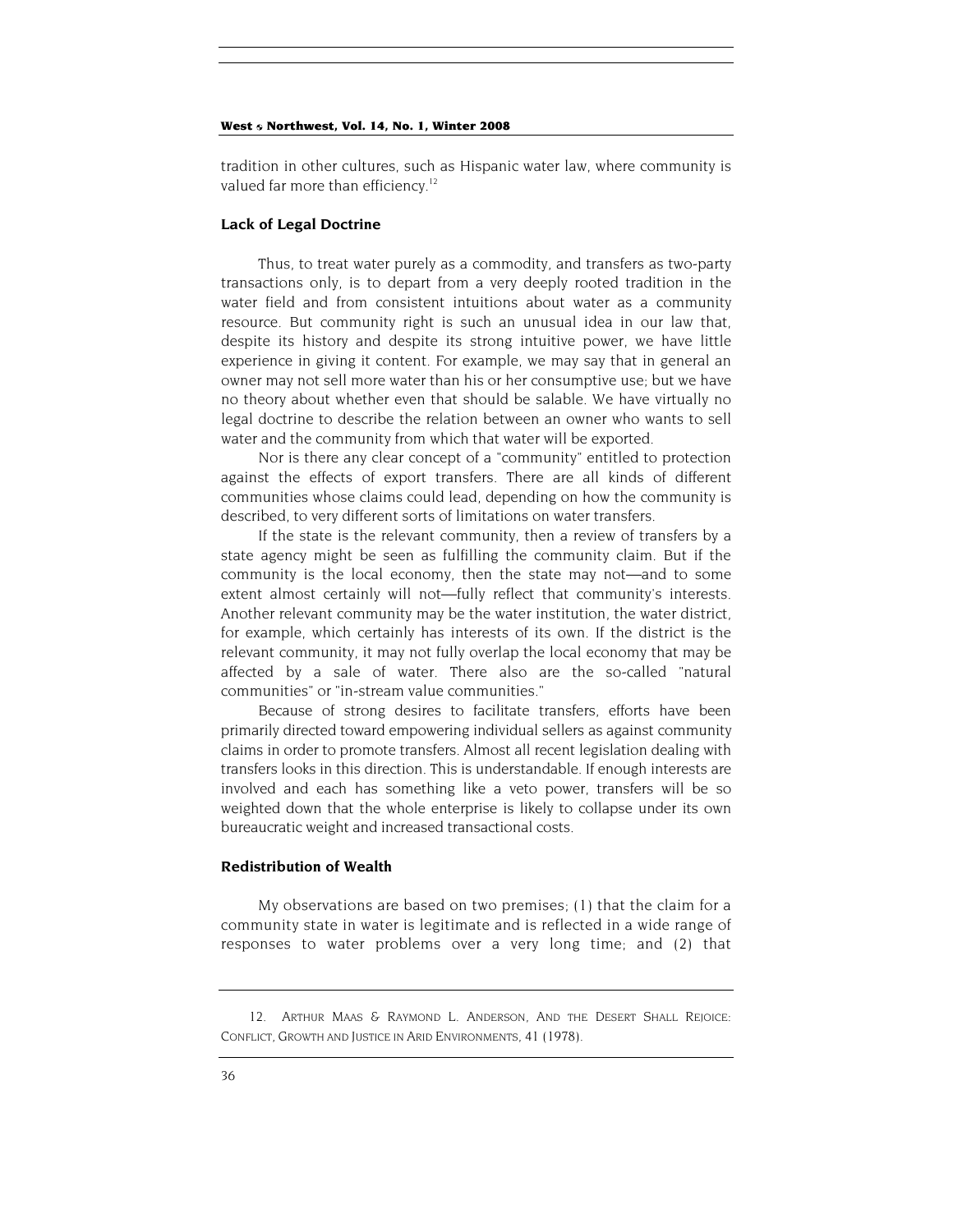legitimate community claims have been neglected in the effort to facilitate water transfers.

First, water in place is a type of wealth. That wealth accrues not only to the owner of a water right, but to many other people in the place where the water is located—in the form of employment, direct and indirect; in lower prices for water because of its relative abundance; and in natural values, such as recreation and fisheries, that arise as a result of water's presence.

Second, when water is sold as a mere commodity, only the formal owner of a water right is compensated. For that individual, there is a transformation of wealth from one form to another—from water to cash. Indeed the seller is likely to be significantly enriched, particularly in agricultural-to-urban transfers, since water has usually been under-priced. Payments for water frequently exceed the profits that sellers could have obtained from using the water for irrigation.

Third, while such sales are, for the owner-sellers, transformational wealth is transformed from water to cash—for everyone else who has been benefiting from the presence of that water, the sales are redistributional. That is, others in the community who have up to that point benefited from wealth in the form of water in place will be made worse off, since the water is gone and they receive nothing in return. Moreover, it is likely that the redistribution will be essentially adverse to (1) people who have salaried jobs that depend on the presence of the water and are likely to be the first to lose work if economic activity is reduced, and (2) poorer people in the communities, since they are often the least mobile residents; they are unlikely to move and find equivalent work and amenities elsewhere.

It may be true that aggregate losses resulting from agricultural-tourban water transfers are relatively small because agricultural employment is a small percentage of total state employment, and because the economic contribution of the low value crops that are the most likely to decline is small. Nonetheless, to those in the community who are the losers, the losses are likely to be very significant.

All this suggests to me the existence of a first order of conflict between user-sellers—that is owner of water rights who have been in a position to reap the benefits of a sale—and other interests, natural, economic and social, who have hitherto been enriched by the presence of water and will obtain no benefit from its sale. The relevant community is composed of those who would be made poorer by the sale of a particular amount of water.

To avoid wealth redistribution in transfers, the following precepts would apply: first, transfers should not be redistributive to the disadvantage of those in the selling area, both in human and natural terms. Second, the price of the water to those acquiring it should take into account all the benefits the water has produced, not just those that have flowed to the holders of formal water rights.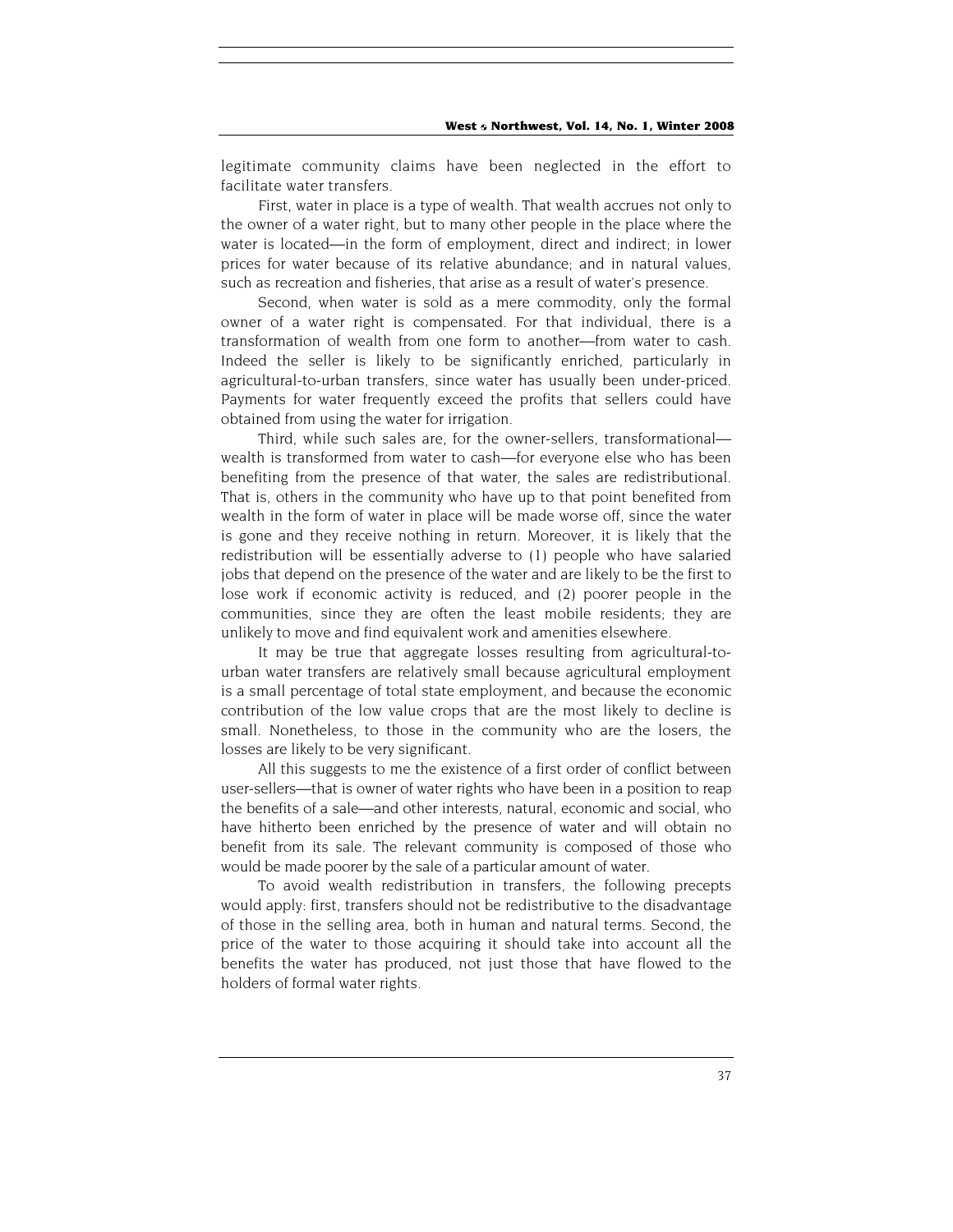#### **Approaches to Mitigation**

There are several practical ways to promote such goals. One is to favor sales that minimize disadvantages to the community. The most obvious are those that free up water by applying water-saving techniques, so that the same amount of economic activity continues in the selling community.

Another device is the provision of community compensation through a transfer tax. Where sales generate a general decline in the wealth of the community, the concern ought to be for those who remain—those who are least able to leave, rather than for those who can shift and leave the community. A tax on water sales, depending on the nature of the sale and its redistributive impact, would be the easiest means to mitigate the redistributive tendency of export sales. A similar approach could be taken to mitigate natural losses—losses to waterfowl habitat for example.

It is true that much of the water likely to be sold does not come from the original place of origin, but rather from a place to which water has been imported. That fact should not affect the conclusion as long as a community has been established—whether it is a human settlement or a natural habitat, such as a wildlife refuge. Once such uses are established, the removal of water constitutes a disruption in that community, even if the community is only a few decades old, and thus also constitutes wealth redistribution.

The more one enlarges the interests that need to be accounted for, and the more complex or extensive the arrangements to evaluate transfers become, the more transfers will be discouraged. This is a serious problem, but there are ways around it. The best way to deal with this issue is to adopt generally applicable formulae that are meant to approximate the losses to the community caused by various types and sizes of transfers. Formulae for taxes on transfers, compensation to in-stream uses, and prioritization of favored and disfavored types of transfers can be employed to assure mitigation without making transactional costs unduly burdensome. Large and pervasive impacts can be treated differently from small and ephemeral ones; and different standards can be imposed for in-basin and out-ofbasin transfers.

Reducing all these concerns to some kind of workable formulae can promote transfers by reducing transaction costs while taking account of the most important third-party effects: reductions in existing wealth. Of course, a formulaic approach is a second-best solution, and will not produce the appropriate result in every individual case. But the alternative—extensive participation and elaborate public interest hearings—while theoretically appropriate, threatens to make all but the largest water transfers uneconomic and untimely. Certainly some review process is necessary, but the goal should be to make it largely a fall-back device for especially hard cases. For the most part, some sort of formulaic approach will have to be adopted, or the whole system is likely to sink from its own weight.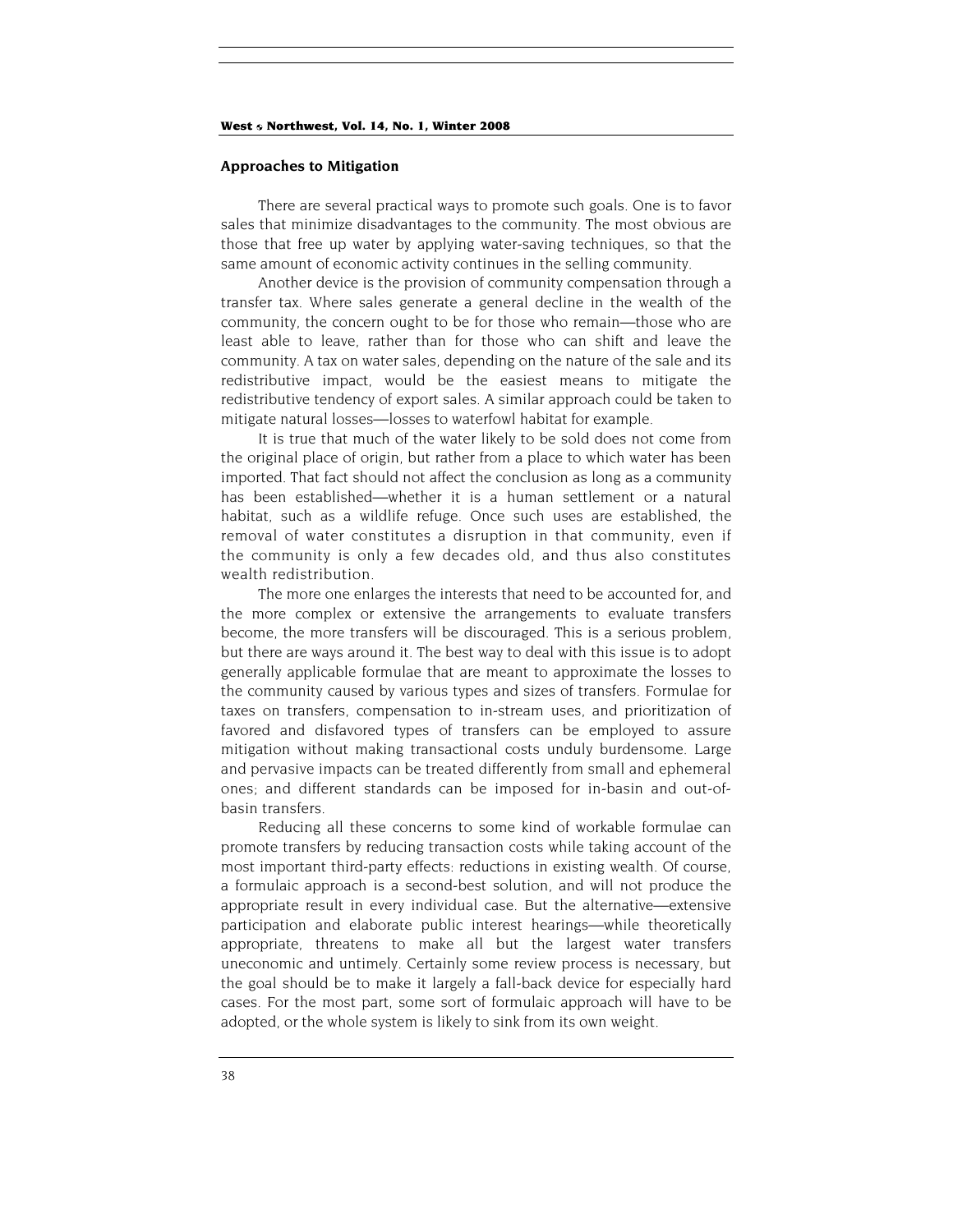Most discussion of water transfers has been focused on what are seen as obstacles—legal, institutional and psychological. In my view, we need to encourage some transfers, but not by commodity theories that lead to reverse wealth redistribution. The solution to inadequate water transfers in California is not to ignore community interests in water, but to institutionalize them as part of the price of water, rather than letting all the benefits flow to the formal owners of water rights and to the buyers of water.